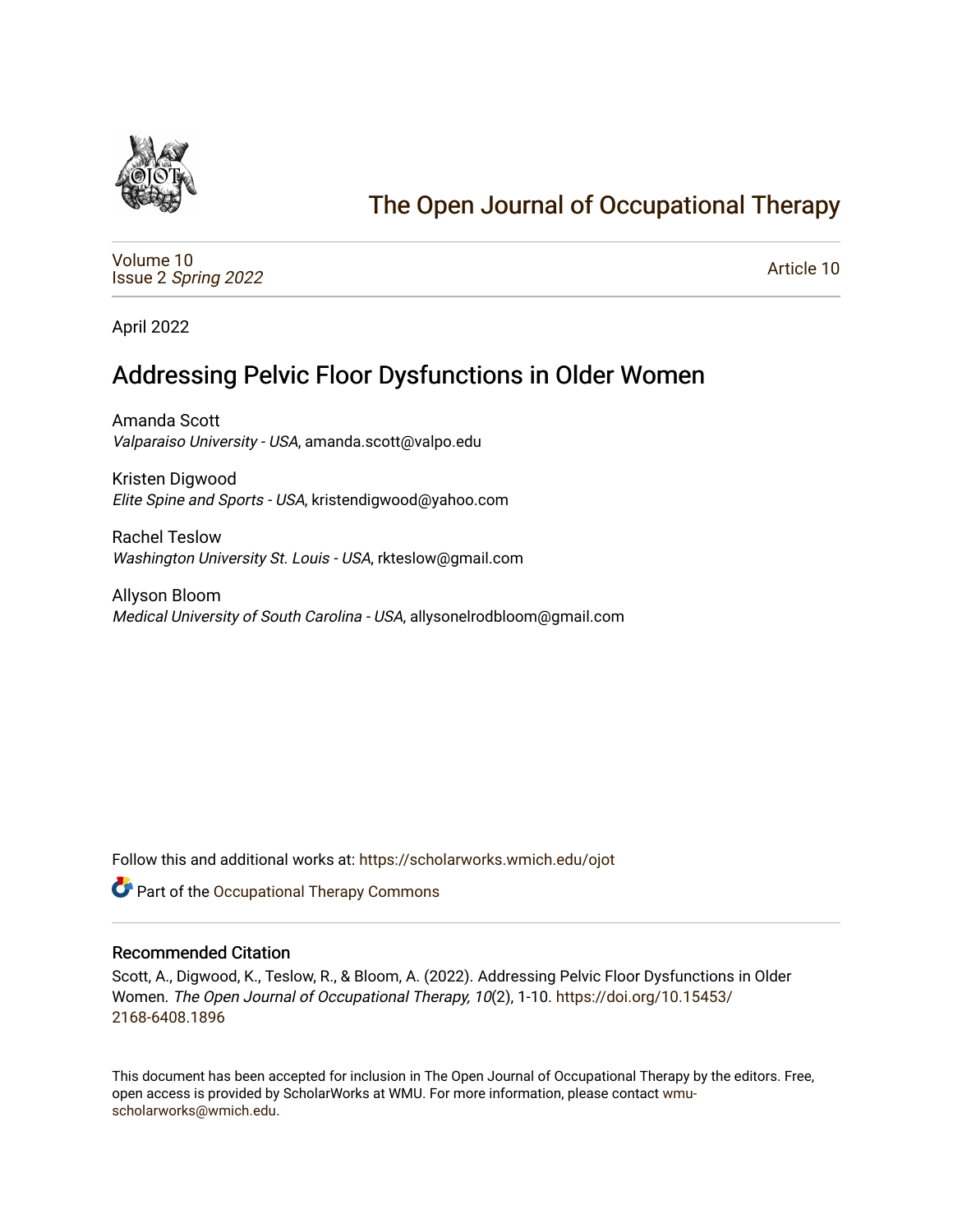# Addressing Pelvic Floor Dysfunctions in Older Women

## **Abstract**

Women's pelvic health has become an emerging practice area for occupational therapy in recent years. The National Institute of Health (NIH) reports that 24% of women in the United States are impacted by pelvic floor disorders (2008). As the general population ages, older women's health has become a pivotal topic for occupational therapists to include as part of a comprehensive plan of care. Occupational therapists must acquire deeper knowledge related to pelvic pain and urinary incontinence. Developing a deeper understanding of the types of pain and urinary incontinence in older women facilitates efficacy and efficiency in the delivery of occupational therapy services for these women. Evidence strongly supports the interdisciplinary approach between biomechanical and psychosocial interventions to address pelvic health issues in a holistic manner.

# **Comments**

The authors declare that they have no competing financial, professional, or personal interest that might have influenced the performance or presentation of the work described in this manuscript.

## Keywords

pelvic floor dysfunction, pelvic pain, urinary incontinence

#### Credentials Display

Amanda Scott, OTD, OTR, BCG, CADDCT-CDP, CLT; Kristen Digwood, DPT, CAPP (pelvic), CLT; Rachel Teslow, OTDS, OTD; Allyson Elrod-Bloom, OTDS, OTD

Copyright transfer agreements are not obtained by The Open Journal of Occupational Therapy (OJOT). Reprint permission for this Guidelines for Practice and Technological Guidelines should be obtained from the corresponding author(s). Click [here](https://scholarworks.wmich.edu/ojot/policies.html#rights) to view our open access statement regarding user rights and distribution of this Guidelines for Practice and Technological Guidelines.

DOI: 10.15453/2168-6408.1896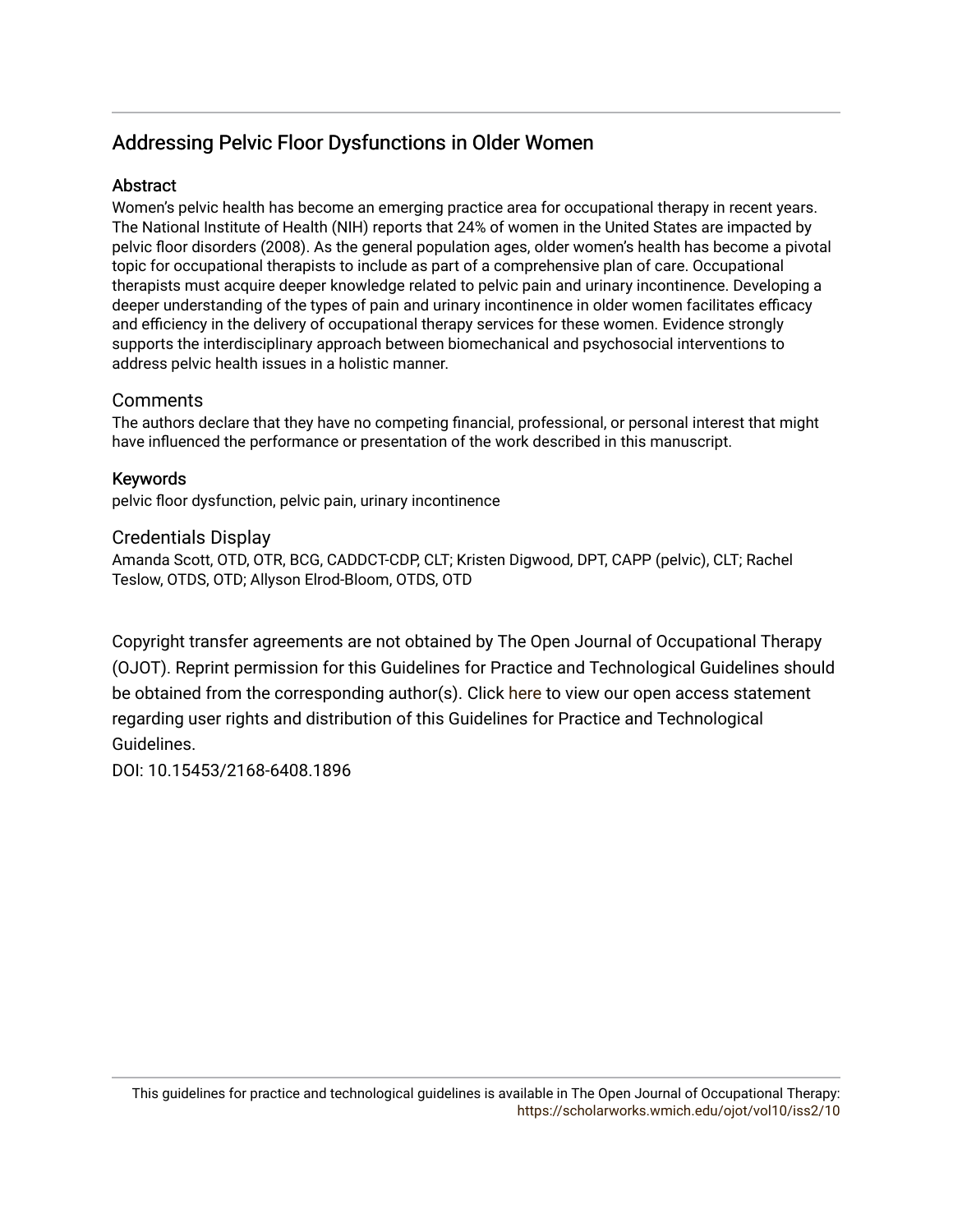The National Institutes of Health (National Institutes of Health [NIH], 2008) reports that pelvic floor disorders impact 24% of women in the United States. A study conducted by the NIH in 2008 indicated that the prevalence of pelvic floor disorders increases with age and that over 40% of women between the ages of 60 and 79 and 50% of women 80 years of age and older are affected. Pelvic floor disorder is an umbrella term that most commonly includes pelvic pain and urinary incontinence. Chronic pelvic pain (CPP) in women is defined as persistent, noncyclic pain perceived to be in structures related to the pelvis (Speer et al., 2016). Women's pelvic health has become a growing area of occupational therapy practice in recent years because of this alarming prevalence rate and the impact pelvic health has on a woman's quality of life. The purpose of this article is to explore components of a comprehensive occupational therapy plan of care related to pelvic pain in older women.

CPP in women is defined as persistent, noncyclic pain perceived to be in structures related to the pelvis. An arbitrary duration of 6 months is usually considered chronic. A systematic review found only seven studies that reported the prevalence of CPP among women worldwide, with rates of 6% to 27%, although there was a lack of consensus on the definition of CPP (Speer et. al, 2016). Prevalence of urinary incontinence (UI) peaks around menopause, with a steady rise thereafter into later life. Although the prevalence of stress and mixed (stress plus urge) UI is higher than urge UI, the latter is more likely to require treatment (Nitti, 2001). UI symptoms are highly prevalent among postmenopausal women and have a substantial effect on health-related quality of life. The most common types of UI are stress, urgency, and mixed. Stress UI is defined as urine leaks in association with physical exertion. Urgency UI consists of urine leaks in association with a sudden compelling desire to void. Women who experience both symptoms are considered as having mixed UI (Aoki et al., 2017).

UI often negatively impacts the physical and emotional wellbeing of clients. Frequently, clients will report limitations and deficits in task performance, social interactions, personal relationships, and sleep disturbances (Fitz et al., 2012). The National Association for Continence (NAFC) has conducted epidemiologic surveys and found that people with UI have compensated for the incontinent episodes. A few of the themes that the NAFC survey found were fear of job loss, psychological impact because of increased anxiety, and sleep disturbances (NAFC, 2018). UI causes a decrease in physical activity, which can lead to further muscle weakness, atrophy, and joint stiffness. UI can also lead to activities of daily living dysfunction, impaired skin integrity, urinary tract infections, urosepsis, and injuries from falls (NAFC, 2018).

Chronic UI is differentiated into stress, urge, mixed, overflow, or functional subtypes. Stress UI caused by urethral sphincter weakness or urethral hypermobility results in predictable loss of urine with activities that increase intra-abdominal pressure (e.g., exercising, sneezing, laughing, coughing). Stress UI affects 25% to 45% of women older than 30 years of age.

Urge UI related to detrusor overactivity causes involuntary loss of urine associated with urgency as well as increased urinary frequency or nocturia. Clients typically lose urine on the way to the toilet. Prevalence ranges from 9% of women in their forties to 31% of women in their seventies.

Mixed UI has components of stress and urge UI. The prevalence of mixed UI is 20% to 30%. Overflow UI accounts for 5% of chronic UI because of detrusor underactivity or bladder outlet obstruction, which leads to urinary retention and subsequent leakage. Clients may strain to pass urine or have a sensation of incomplete emptying.

Functional UI occurs when there are barriers to toileting, such as cognitive impairment, physical frailty, environmental barriers, or immobility. The number of clients affected by functional UI is unclear.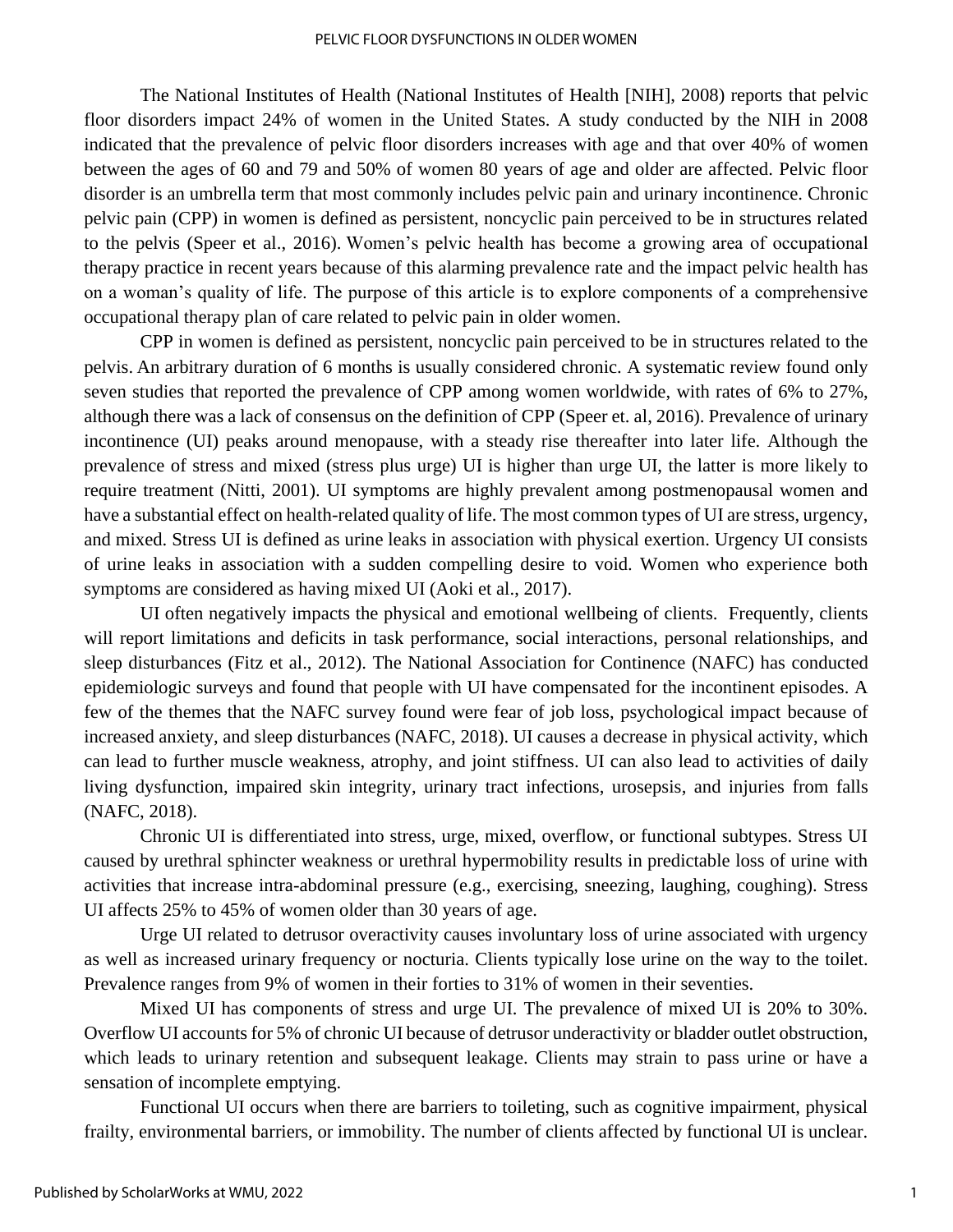# **Role of Occupational Therapy**

Occupational therapists have the knowledge to address pelvic pain in a holistic way by addressing the physical and psychosocial implications of pelvic floor dysfunction. Using the *Occupational Therapy Practice Framework*, occupational therapists address the multifaceted deficits and barriers, such as activities of daily living, health management, and health education (AOTA, 2020). Focusing on the client factors, performance skills, and performance patterns to address the physical and psychosocial impact of pelvic floor dysfunction creates a holistic approach to intervention. Pelvic floor dysfunction can impact myriad occupations, such as work, self-care, leisure, and engagement in sexual intimacy. Pelvic floor dysfunction often leads to anxiety, depression, and social isolation (Siqueira-Campos et al., 2019). Culturally, the topic of women's pelvic health has been taboo. This is especially true when women report dyspareunia.

Dyspareunia, or pain during sexual intercourse, is among the problems most frequently reported by postmenopausal women. The likelihood of health problems, pelvic floor muscle dysfunction, dermatological conditions, relationship factors, partner's health, and psychosocial stressors relevant to midlife can be oversimplified and create a one-dimensional view of dyspareunia negatively affecting sexual functioning in post-menopausal women (Ghaderi et al., 2019).

Depression and anxiety often coexist with CPP and overall pelvic floor dysfunction impacting the overall quality of life for the client. Studies have shown rates of depression ranging from 26% to 52% in clients with CPP as compared to only 5% to 10% in the general population. In the CPP population, anxiety rates range from 39% to 73% as compared to a mere 12% in the general population (Till et al., 2019). **Evaluation**

Occupational therapists should create an occupational profile as part of the initial evaluation. Understanding the depth and breadth the condition has on the client's cultural, social, emotional, and physical well-being is key to developing a comprehensive plan of care. During the interview portion of the evaluation, the following are key questions to ask the client to determine the type and severity of impact pelvic floor muscle dysfunction (PFMD) has on the client's daily life.

- How has pelvic pain impacted life experience?
- What are the foreseeable barriers to occupational engagement?
- What are the client's goals for intervention?
- How many UI episodes occur per day?
- Does leakage occur when laughing, sneezing, or coughing?
- Is the urge to urinate overly persistent throughout the day?

Besides anamnestic interviews and clinical examinations, pain scales and questionnaires are useful and reliable tools to assess pain intensity. Questionnaires also allow the distinction between nociceptive and neuropathic pain in clients presenting with more complex painful syndromes (Passavanti et al., 2017). The initial exam should be based on a model of regional interdependence that assesses movement dysfunction, including impaired local or global relaxation.

A bladder diary is an informal questionnaire that can be used to obtain valuable information about the client's bladder habits. For many individuals, bathroom visits every 3 to 6 hr is desirable. For older women, every 2 to 3 hr is optimal. An effective bladder diary should contain the following elements.

- Create a starting point for a 7-day compilation of information.
- Record bathroom visits, urine leaks, and time of day each occur.
- Amount of urine passed with each voiding.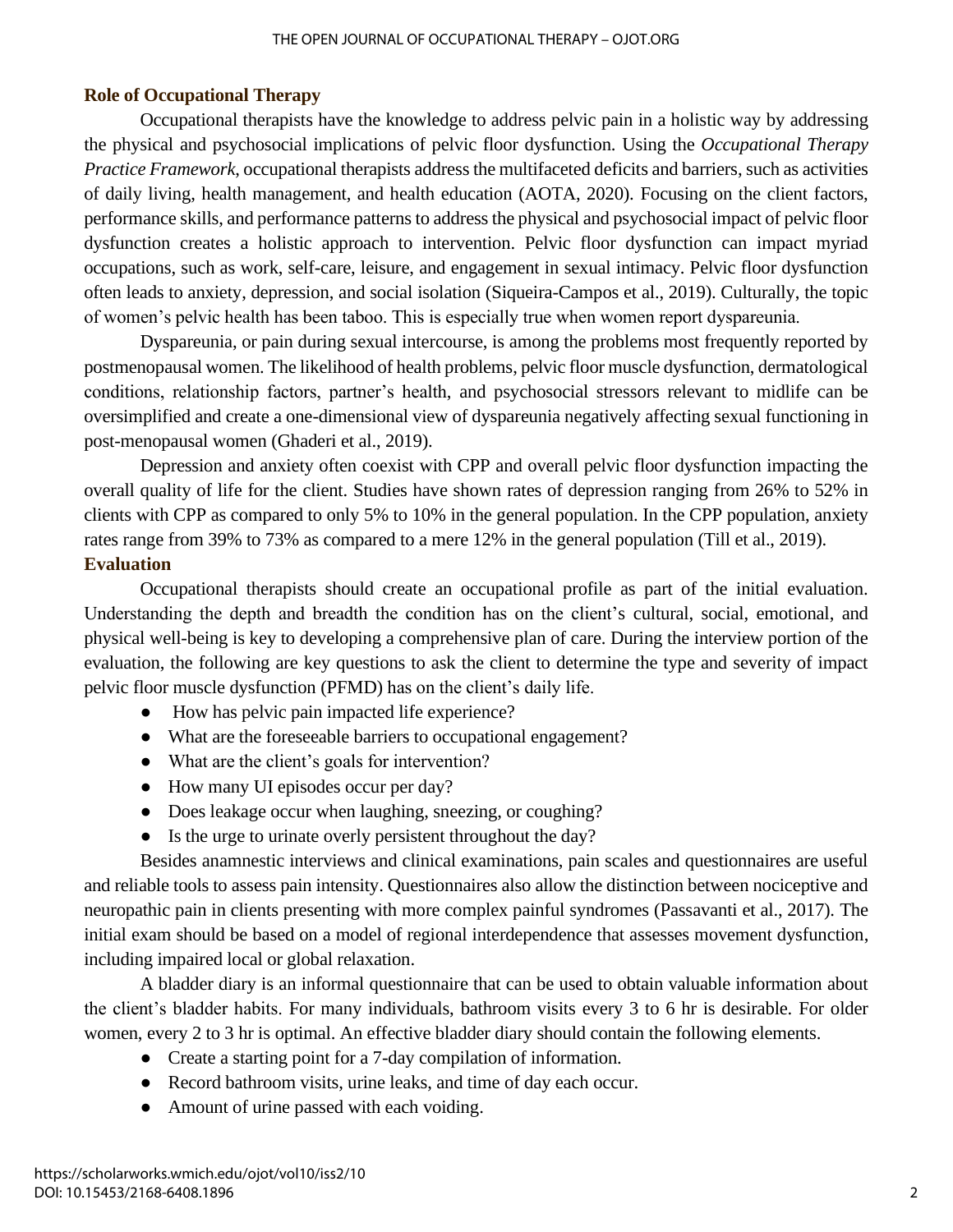#### PELVIC FLOOR DYSFUNCTIONS IN OLDER WOMEN

Postural assessment should be part of a comprehensive evaluation. Postural abnormalities, such as forward head, forward shoulders, increased lumbar lordosis, and anterior pelvic tilt contribute to UI and overall PFMD. The role of lumbopelvic posture influences both the contractility of the pelvic floor muscles and the amount of vaginal pressure generated during static postures and dynamic tasks. Pelvic floor muscle activity increases with more upright postures compared to slumped postures (Sapsford et al., 2006). The contractility of the pelvic floor muscles may be altered with postural changes because of changes in the length of pelvic floor muscle fibers. A hyperlordosis distorts the pelvic floor muscles by changing the orientation to their attachments to the sacrum, coccyx, and pubic symphysis. This decreases the ability of the pelvic floor muscles to generate contractility because of the length tension properties of the muscle. See Table 1 for areas of focus for evaluation of pelvic floor dysfunction.

#### **Table 1**

|                                                                                                                                                                                                                       |                                                                                                                                                                                                                                                                                      | <b>Performance</b>                                                                                            | Performance                                                     | Context/               | <b>Activity</b>                |
|-----------------------------------------------------------------------------------------------------------------------------------------------------------------------------------------------------------------------|--------------------------------------------------------------------------------------------------------------------------------------------------------------------------------------------------------------------------------------------------------------------------------------|---------------------------------------------------------------------------------------------------------------|-----------------------------------------------------------------|------------------------|--------------------------------|
| Areas of occupation                                                                                                                                                                                                   | <b>Client factors</b>                                                                                                                                                                                                                                                                | skills                                                                                                        | patterns                                                        | environment            | demands                        |
| - Bowel/bladder<br>management<br>- Hygiene<br>- Functional mobility<br>$-$ Sleep<br>$-$ Sex<br>- Toilet hygiene<br>$-$ Health management/<br>maintenance<br>– Work<br>$-$ Play<br>- Leisure<br>- Social participation | $-$ Sleep function<br>- Temperament/personality<br>functions<br>- Experience of self and time<br>functions<br>- Sensory functions<br>$-$ Muscle functions<br>- Movement functions<br>$-$ Urinary/reproductive<br>functions<br>- Religious beliefs/spirituality<br>- Alertness levels | - Motor skills for<br>posture<br>Coordination<br>$-$<br>Strength<br>$-$<br>Energy<br>$\overline{\phantom{0}}$ | Habits<br>$\overline{\phantom{m}}$<br>$-$ Routines<br>$-$ Roles | - Physical<br>barriers | - Required<br>body<br>function |

*Areas of Focus for Pelvic Floor Dysfunction Evaluation*

*Note*. From "Occupational Therapy Practice Framework: Domain and Process" (4th ed.), by AOTA, 2020, *American Journal of Occupational Therapy*, *74*, 1–87.

#### **Intervention**

UI treatment is a multistage process in which we distinguish between conservative therapy, the cheapest and least invasive form, and surgical treatment, which is the last resort if a client does not consent to conservative treatment, or if the conservative measures do not produce the expected results for an extended period of therapy. Behavioral management requires significant commitment not only on the part of the client, but also on the part of therapist, because only systematic and conscientious work will bring the expected results (Kopańska, 2020). Table 2 provides a listing of indications and contraindications for UI intervention. Table 3 provides common CPT billing codes for treatment of PFMD.

#### **Table 2**

| Listing of Indications and Contraindications |
|----------------------------------------------|
|----------------------------------------------|

| <b>Indications For Intervention</b>                                                                                                                               | <b>Contraindications For Intervention</b>                                                        |  |
|-------------------------------------------------------------------------------------------------------------------------------------------------------------------|--------------------------------------------------------------------------------------------------|--|
| - Ability to follow 1-step commands<br>- Ability to perform daily exercise program<br>- Ability to maintain exercise diary<br>- Ability to maintain bladder diary | - Active UTI is present<br>- Severe cognitive impairment<br>- Poor adherence to exercise program |  |

*Note*. From "Continence Pessary Compared with Behavioral Therapy or Combined Therapy for Stress Incontinence: A Randomized Controlled Trial," by Richter et al., 2010, *Obstetrics and Gynecology*, *115*(3), 609–617.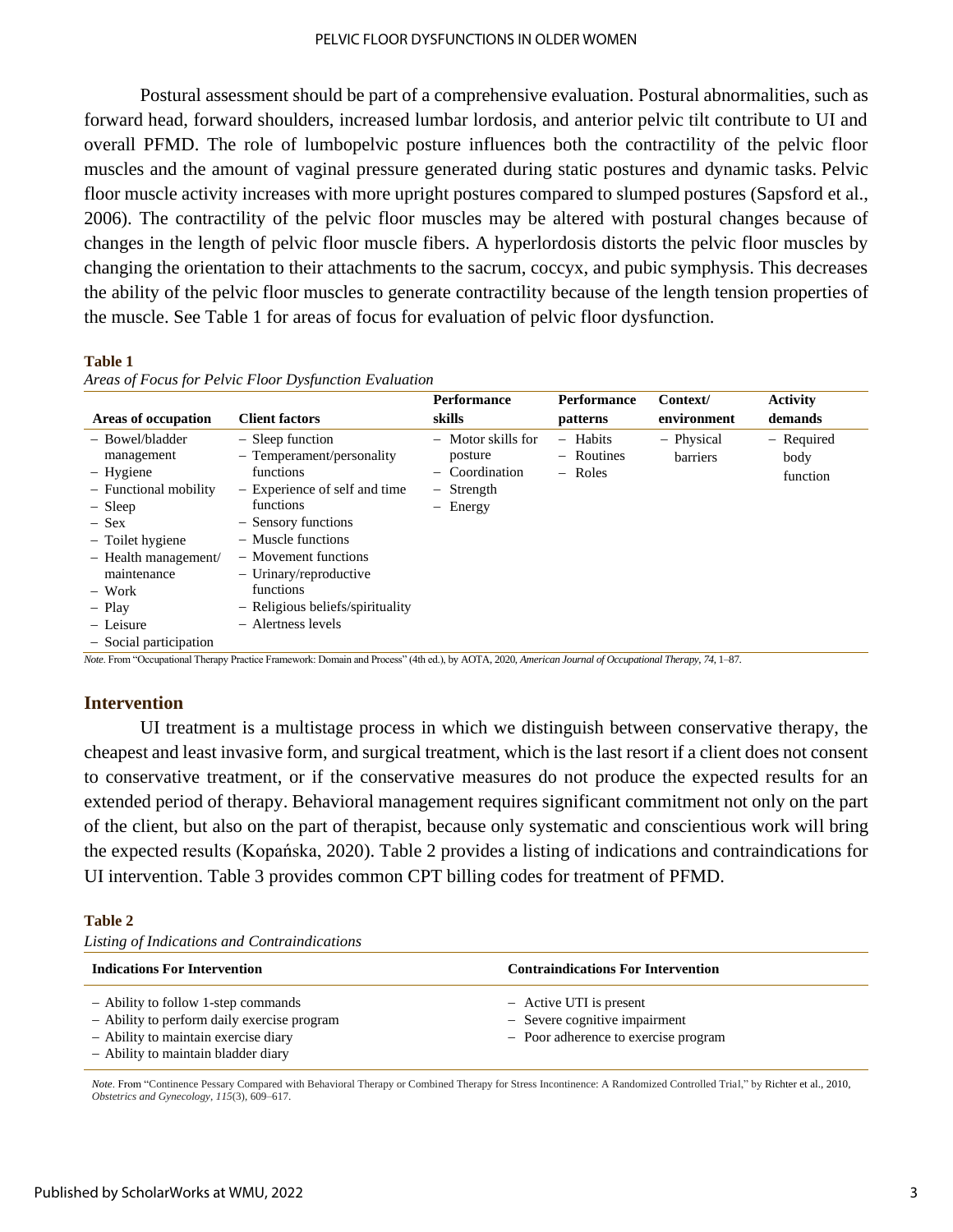#### THE OPEN JOURNAL OF OCCUPATIONAL THERAPY – OJOT.ORG

| Common PFMD CPT Codes                                  |                                            |                         |
|--------------------------------------------------------|--------------------------------------------|-------------------------|
| <b>Intervention</b>                                    | <b>CPT</b> Description                     | <b>CPT Billing Code</b> |
| Pelvic Floor Muscle Exercise                           | Therapeutic exercise, Neuro re-education   | 97110, 97112            |
| <b>Pelvic Electrical Stimulation</b>                   | <b>Electrical Stimulation</b>              | G0283                   |
| <b>Myofascial Release</b>                              | Manual Therapy                             | 97140                   |
| <b>Behavioral Modifications</b>                        | Self-care retraining, Therapeutic activity | 97535, 97530            |
| Diet Modifications                                     | Self-care retraining, Therapeutic activity | 97535, 97530            |
| <b>Environmental Modifications</b>                     | Self-care retraining, Therapeutic activity | 97535, 97530            |
| Biofeedback (for contraction or relaxation of muscles) | <b>Biofeedback</b>                         | 90912, 90913            |
| Home exercise program                                  | Therapeutic exercise                       | 97110                   |
|                                                        |                                            |                         |

# **Table 3**

*Note*. From *National Coverage Determination (NCD) for Non-Implantable Pelvic Floor Electric Stimulator*, Centers for Medicare and Medicaid Services, 2006.

A key approach to improving function and decreasing disability from CPP is by combining a biopsychosocial approach with myofascial evaluation/treatment techniques. Interventions may include treatment of myofascial trigger points, neural glides, pain neuroscience education, graded exposure/graded activity, and cognitive functional therapy. Another key approach is to focus on the client factors, performance skills, and performance patterns to address the physical and psychosocial impact of pelvic floor dysfunction (see Table 1).

#### *Pelvic Floor Exercise*

Pelvic floor muscle exercise (PFME) is particularly beneficial in the treatment of stress UI in older women. Studies have shown up to 70% improvement in symptoms of stress UI following an appropriately performed pelvic floor exercise program. This improvement is evident across all age groups. There is evidence that women perform better with exercise regimes supervised by clinicians specializing in PFMD as opposed to unsupervised or leaflet-based care. There is evidence for the widespread recommendation that PFME helps women with all types of UI. However, the treatment is most beneficial in women with stress UI and who participate in a supervised pelvic floor muscle training program for at least 3 months (Price et al., 2010). See Appendix for a description and instructions for different types of PFME.

#### *Electrical Stimulation*

Electrical stimulation (ES) is a therapeutic option for patients with UI. It includes the suprapubical, transvaginal, sacral, and tibial nerves. Functional ES of the pelvic floor muscles was originally proposed by Caldwell in 1963 to address fecal incontinence and UI. Since then, clinical trials have reported some efficacy in treating stress UI, urge UI, and mixed UI. The electrodes can be implantable or not, and the ES can be of long or short duration. The exact mechanism involved in improvement of urinary symptoms through ES is not completely understood. Reorganization of spinal reflex and regulation of cortical activity are suggested as important outcomes of ES, which would be related to the mechanism of action of this therapy. The mechanism of action of ES was initially investigated in animal models where it caused bladder relaxation by inhibiting the parasympathetic motor neurons. Other studies showed that transvaginal ES causes contractions of the pelvic floor, increasing the number of muscle fibers with rapid contraction, which are responsible for continence in situations of stress. Tibial nerve ES is a peripheral non-implantable method that can be applied percutaneously with a needle or transcutaneously with a stickon electrocardiograph-type electrode. It was described by Mc-Guire in 1983. Tibial-nerve stimulation delivers neuromodulation to the pelvic floor through the S2-S4 junction of the sacral nerve plexus via the less invasive route of the posterior tibial nerve. This anatomical area has projections to the sacral nerve plexus, creating a feed-back loop that modulates bladder innervations. Suprapubical ES aims for a direct stimulation of S3 nerve roots, in order to inhibit the detrusor activity, similarly to the sacral ES, but less invasive (Schreiner et al., 2013).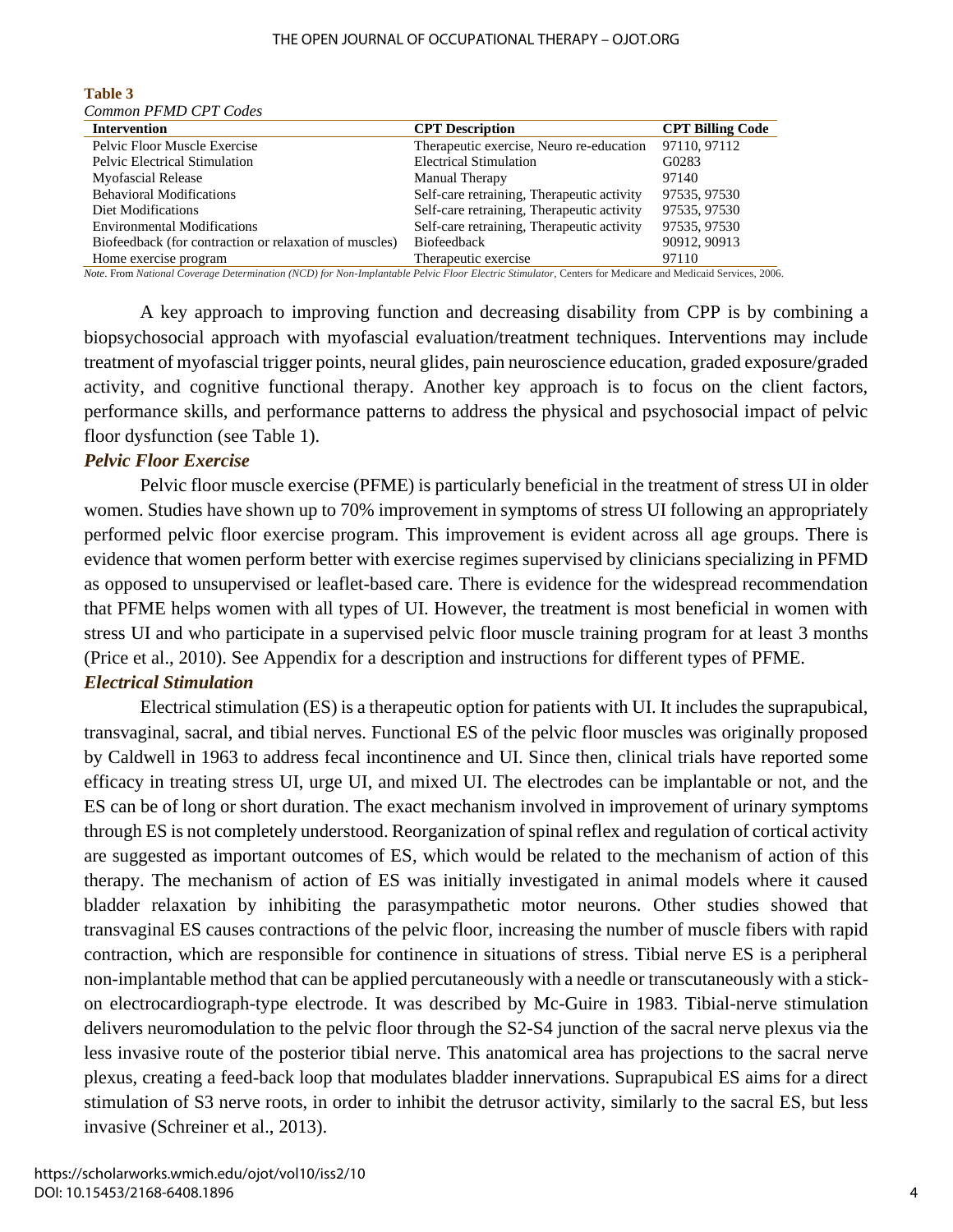At this time parameters and methods for ES for the treatment of UI are varied. There is no standard protocol or "best" methodology. Studies offer a seemingly infinite combination of current-type waveforms, frequencies, and intensities. Some clinical trials suggest using 50 Hz for stress UI and 10 - 20 Hz for urge UI, and that mixed symptoms should be treated according to the predominant symptom (Schreiner et al., 2013).

Pelvic floor ES is covered for the treatment of stress and/or urge UI in cognitively intact clients who have failed a documented trial of pelvic muscle exercise (PME) training. A failed trial of PME training is defined as no clinically significant improvement in UI after completing 4 weeks of an ordered plan of PMEs designed to increase periurethral muscle strength.

Medicare's national coverage policy for electrical stimulation for the treatment of UI is found in Section 230.8 CIM 60-24 of the Medicare Coverage Issues Manual (CMS, 2006).

Pelvic floor electrical stimulation with a non-implantable stimulator is covered for the treatment of stress and/or urge urinary incontinence in cognitively intact patients who have failed a documented trial of pelvic muscle exercise (PME) training. A failed trial of PME training is defined as no clinically significant improvement in urinary continence after completing 4 weeks of an ordered plan of pelvic muscle exercises designed to increase periurethral muscle strength. (para 3–4)

#### *Myofascial Release*

Myofascial release is an intervention that operates on the premise that trauma or inflammation of the fascia creates undo tension on the surrounding tissues and structures resulting in pain or loss of mobility (Barnes, 1997). Common myofascial pelvic pain-related therapy interventions may include treatment of myofascial trigger points using myofascial release, neural glides, pain neuroscience education, graded exposure or activity, and cognitive functional therapy (Chou et al., 2012). Using the biomechanical approach incorporates "the concept of regional interdependence in the allostatic or homeostasis of the musculoskeletal, somatovisceral, neurophysiological, and biopsychosocial process to elicit musculoskeletal changes in their clients" (Stephenson & Barreveld, 2019, p. 1). According to Pastore and Katzman (2012), a number of recent studies have demonstrated the existence of myofascial trigger points or hypertonic pelvic floor muscles in a variety of medical conditions of distinctly different origins (Bassaly et al., 2011; Bendaña et. al., 2009; Doggweiler-Wiygul & Wiygul, 2002; Gentilcore-Saulnier et.al, 2010). Myofascial release manual techniques require additional training prior to implementation as part of a comprehensive treatment plan.

#### *Emotional Regulation*

Cognitive behavior therapy (CBT) has been shown to be an effective intervention for chronic pain and depression. The governing principle of CBT is to increase the client's awareness of the thoughts and behaviors that impact pain and occupational engagement. This allows clients to adjust these thoughts and behaviors. Evidence supports that the altering of the client's thoughts and behaviors can create a positive impact on autonomic arousal, graded activity and pacing, sleep hygiene, problem-solving strategies, coping skills, and interpersonal skills. CBT typically involves increasing self-awareness; compensatory strategies, such as self-pacing; and the development of coping mechanisms (Till et al., 2019).

Pain neuroscience education (PNE), also known as chronic pain theory, consists of client education detailing the neurobiology and neurophysiology of pain and nervous system pain processing. Pain chronicity may not likely be caused by unhealthy or dysfunctional tissues but rather by brain plasticity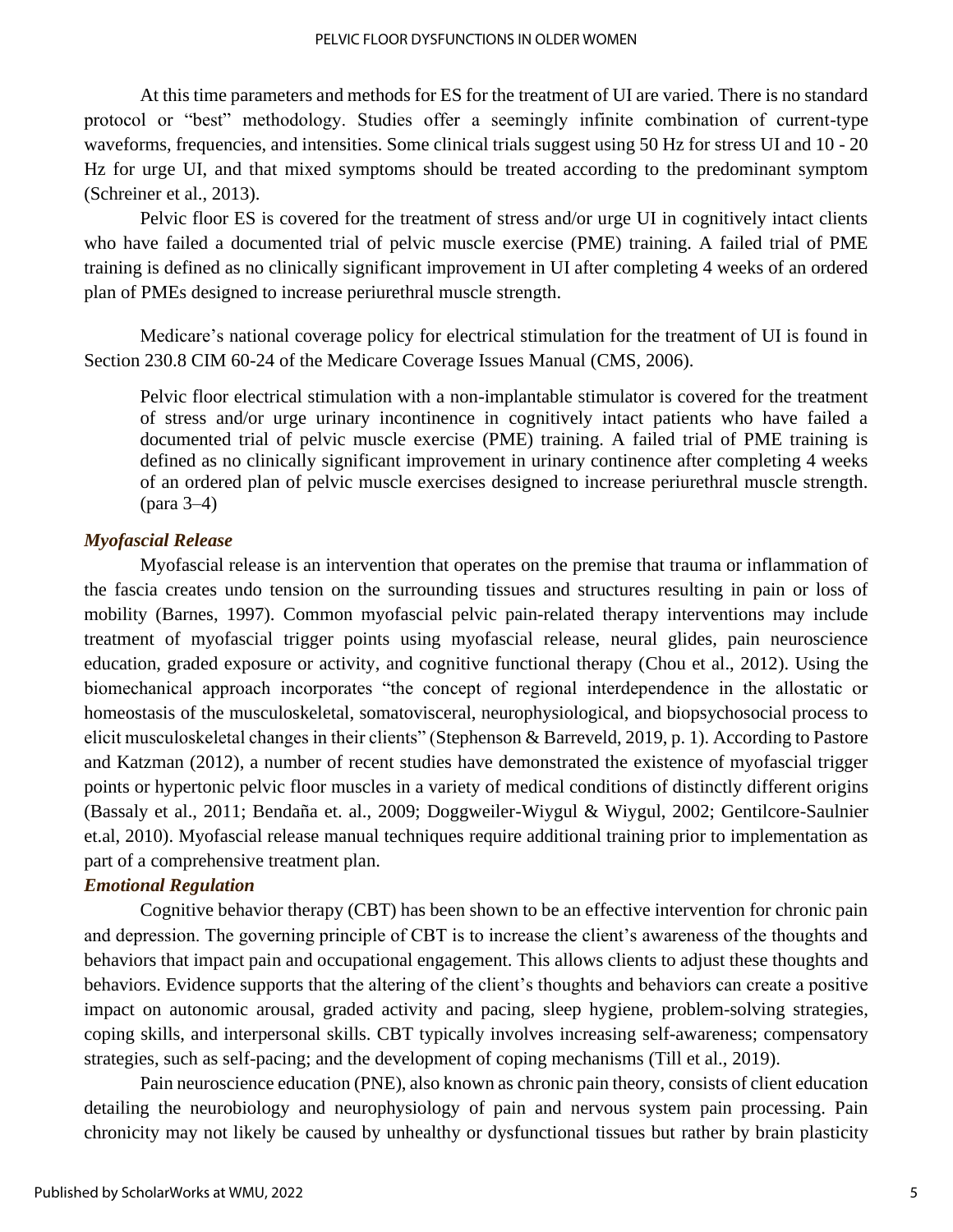leading to hyper-excitability of the central nervous system. The goal of this method is to change a client's perception of pain. Many clients believe that damaged tissues are the main cause for their pain. After a comprehensive evaluation to determine that damaged tissues are not the cause, PNE aids clients' understanding that pain may not correctly represent the health of tissue but may be because of extrasensitive nerves. Clients have been found to have reduced fear avoidance behaviors and increased mobility. PNE in conjunction with exercise therapy can be used to break down movement-related pain memories with graded exposure to exercise and decreased sensitivity of the nervous system (Louw et al., 2011).

### *Behavior Modification*

Behavior modification consists of scheduled toileting with a systematic delay, education, and positive reinforcement. The information gathered with the initial evaluation bladder diary allows the occupational therapist to identify patterns that better facilitate behavior modification. Bladder diary-based interventions should be based on the devised schedule for the first week. However, if the urge to urinate is too strong, voiding is permitted but should then resume on the established schedule. This facilitates an increased time of 15–30 min between voids (Richter et al., 2010).

#### *Bladder Retraining*

Bladder retraining aims to lengthen the amount of time between bathroom visits. The client is encouraged to void on a schedule. The voiding schedule starts at a short interval, as per the frequency from the bladder diary. A typical program takes several weeks with the goal of progressively increasing the time between voids. Women with urge UI or mixed UI may benefit from bladder retraining and pelvic floor exercise as well as physiological quieting (Richter et al., 2010).

Bladder retraining focuses on instruction to resist the urge to void in-between scheduled voids; using distraction, relaxation and inhibition techniques and/or strengthening, and the intervals are progressively increased. Positive reinforcement for remaining dry between scheduled voids is used to strengthen the behavior. This approach is most appropriate for improving the symptoms related to urge UI and may improve stress UI. Bladder retraining also facilitates an increased amount of urine the bladder can comfortably retain. This will reduce the number of incontinent episodes and improve self-control (Richter et al., 2010).

# *Prompted Voiding*

Prompted voiding is a technique that can be used with clients with cognitive impairments. This intervention involves recognizing some degree of bladder fullness and responding when prompted. Prompted voiding is similar to scheduled toileting and adds verbal prompting and reinforcement. This technique is often preferred as it reduces passivity and facilitates more independence. Once the initial training is complete, prompted voiding requires the same amount of time as scheduled toileting. Prompted voiding consists of monitoring the client on a regular schedule (hourly or more frequently initially) depending on the frequency of incontinence episodes on the bladder diary. A decrease in UI frequency typically occurs within the first 3–6 days. Prompted voiding involves five steps. They are check, talk, prompt, praise, and correct (Richter et al., 2010).

- 1. **Check**: Change the client's position and do a physical check for wetness.
- 2. **Talk**: Ask the client "are you wet or dry?" Ask up to 3 times and give accurate feedback.
- 3. **Prompt**: Ask the client if they will try to use the toilet or other device. The question should be repeated up to 3 times in a persuasive manner. The client is not toileted unless they answer in the affirmative.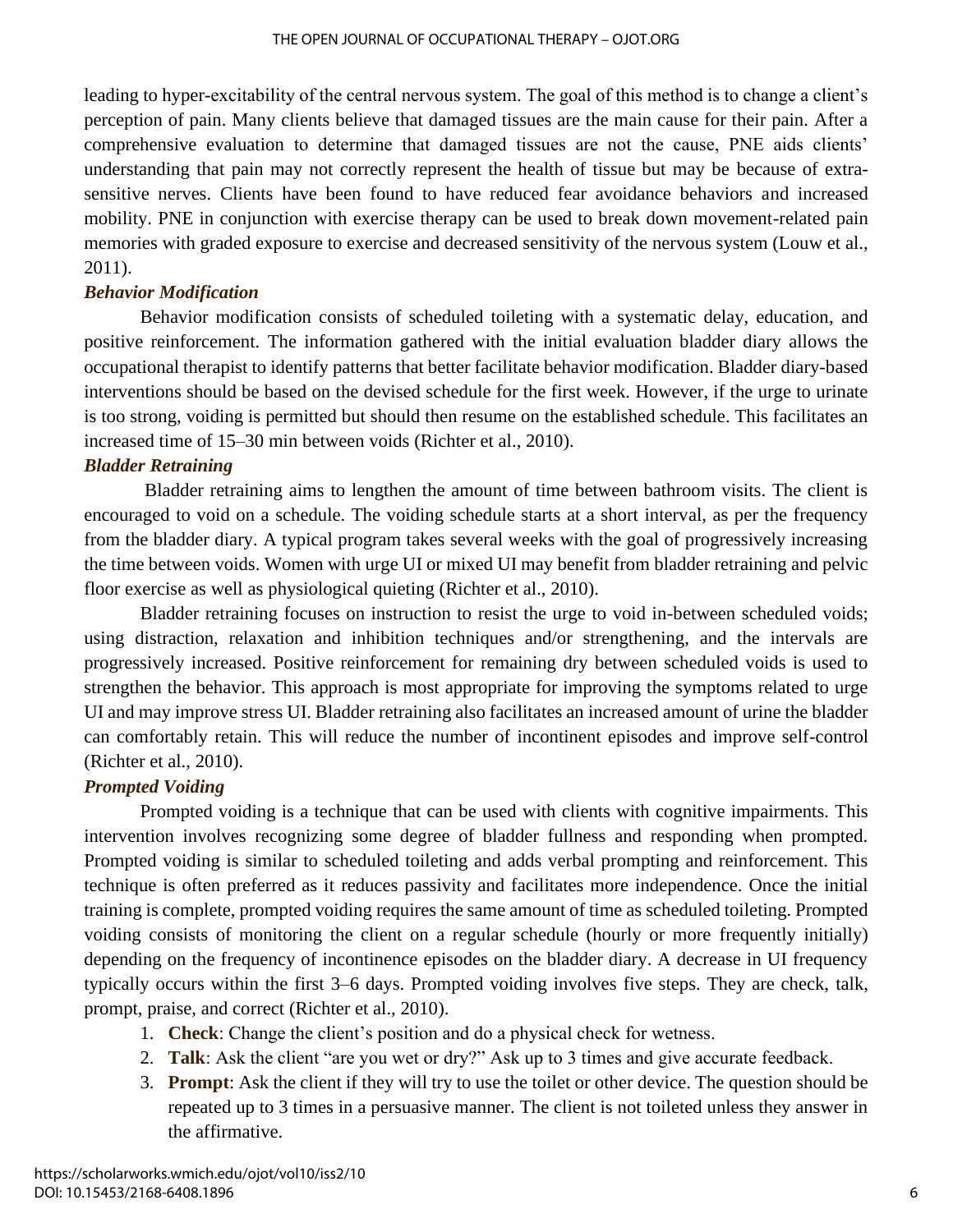- 4. **Praise**: Give positive feedback for making an effort to use the toilet or other device and for being dry.
- 5. **Correct**: This means making an appropriate corrective statement if the client is wet. For example, "You are wet, please try and tell me before you have to go next time." If the client is wet but tries to use the toilet or other device, give praise but no correction.

# *Scheduled Toileting*

The goal of scheduled toileting is to anticipate wetness and "void to avoid" an accident. Toileting is performed at regular intervals based on current individualized toileting habits obtained from the bladder diary. There are no attempts to delay voiding or to resist urges with this approach. The goal is for regular voiding to become a routine, reducing incontinent episodes with typical voiding occurring every 3 to 4 hr. (Richter et al., 2010). An example of a scheduled toileting regime is listed below.

- Client's bladder diary indicates that she is wet  $\sim$  2 hr after meals.
- Schedule created for the client to void within 1.5 hr of meals.

# *Environmental Modification*

Occupational therapists must consider environmental factors that contribute to UI. Impaired mobility, low vision, and fine motor deficits can impact a client's ability to successfully execute toileting tasks. Many restrooms have light colored flooring and white toilets. For a person with low vision, this creates a barrier where the toilet is no longer discernible from the walls or floor. The addition of a black toilet seat creates visual contrast and minimizes the impact of low vision on functional UI. Impaired functional mobility is another contributing factor to functional UI. Limiting obstacles and proper lighting are imperative to ensure a clear path to the restroom. The addition of an elevated toilet or grab bars enable clients with functional transfer deficits to increase safety and independence during the toileting process. Clients with nocturia could benefit from the use of a bedside commode since the level of urgency is typically greater at night.

Clothing management plays a significant role in the bladder management process. Clothing that is restrictive can increase pressure on the lower abdomen resulting in elevated urgency sensation. Restrictive clothing also creates a barrier to efficiently and effectively lowering lower extremity garments. Clothing modifications that are beneficial include properly fitting lower extremity garments and elastic waist pants instead of zippers.

# *Diet Modification*

Some foods and beverages are known to promote diuresis or bladder irritability, which in some people can exacerbate UI symptoms. Caffeine has been shown to have a diuretic effect and is a constituent of a variety of beverages and foods. Many foods, beverages, and medications contain significant amounts of caffeine. Caffeine-containing products may increase UI symptoms by increasing detrusor pressure and by promoting detrusor muscle excitability. Based on the amount of caffeine consumed, the client may be advised to replace caffeinated dietary intake with non-caffeinated alternatives and to note any changes in bladder symptoms. If bladder symptoms persist and the client wishes to continue to consume caffeine, they should be advised to restrict this to < 200 mg/day (or two cups of coffee) to decrease urgency and frequency. Other dietary factors that may contribute to UI symptoms include carbonated drinks. There is also evidence to suggest that aspartame and other artificial sweeteners induce detrusor contraction in rats and thus may contribute to UI symptoms (Wyman et al., 2009).

Excessive fluid intake can exacerbate UI symptoms. Fluid restrictions may result in an increase in urine concentration that can cause bladder irritation, promote urgency, frequency, and UTI. An appropriate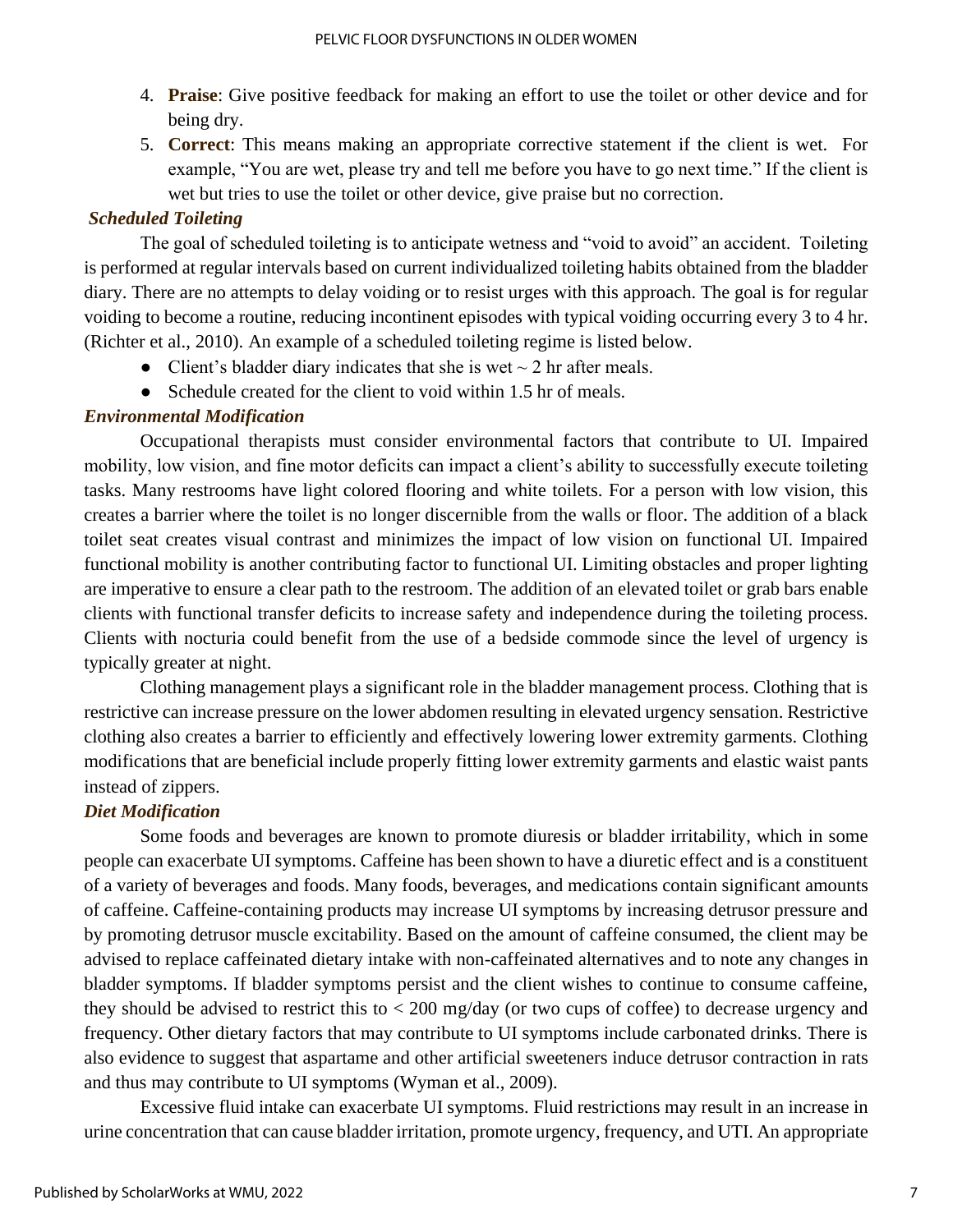level of fluid intake is particularly important for older adults, for whom a strong relationship between evening fluid intake and nocturia has been reported. The daily volume of fluid intake should be approximately six 8-oz glasses per 24-hr period. To reduce nocturia, occupational therapists often advise clients to reduce fluid intake after 6pm (or approximately 3–4 hr before bedtime) and shift their intake to the morning and afternoon, which anecdotally appears to have good results (Wyman et al., 2009). **Discharge**

Continuing and maintaining the progress made during a client's plan of care is imperative for wellness and prevention. Client education should consist of a home exercise program and compensatory strategies. Andragogical principles suggest that clients involved with the development and return demonstration of the overall home program are more likely to carryover the information into her daily routine (Proffitt, 2016). Practicing the home exercise program and creating clear expectations throughout the course of treatment allow for the client to seek clarification in a timely manner. The use of visual aids and handouts can be beneficial references to assist the client in internalizing the information and foster improved carryover.

#### **Resources**

For occupational therapists to be proficient in addressing PFMD in older women, advanced training is needed. Each of the interventions listed above are highly specialized and if done incorrectly, could result in a negative effect for the client. See Table 4 for additional training resources.

#### **Table 4**

| <b>Additional Training Resources</b>                                                                                                                                                                                                                                         |                                                                                                                                           |                                                                                                                                         |
|------------------------------------------------------------------------------------------------------------------------------------------------------------------------------------------------------------------------------------------------------------------------------|-------------------------------------------------------------------------------------------------------------------------------------------|-----------------------------------------------------------------------------------------------------------------------------------------|
| <b>Specialty Certification or Training</b>                                                                                                                                                                                                                                   | <b>Description</b>                                                                                                                        | Website                                                                                                                                 |
| Certification in Pelvic Floor Rehabilitation: A Guide for<br>Occupational Therapists                                                                                                                                                                                         | A guide that provides an overview of the pelvic<br>floor, occupational therapist's role, interventions,<br>and certification options      | https://www.myotspot.com/wp-<br>content/uploads/2018/06/Final-Guide-<br>$5$ 2.pdf                                                       |
| Pelvic Rehabilitation Practitioner Certification                                                                                                                                                                                                                             | Herman Wallace offers certifications and<br>continuing education courses on a variety of<br>pelvic health topics                          | https://hermanwallace.com                                                                                                               |
| PNE Training/Therapeutic Pain Specialist Certification                                                                                                                                                                                                                       | Several continuing education organizations offer<br>PNE training                                                                          | https://evidenceinmotion.com<br>https://www.physio-pedia.com<br>https://www.purdue.edu/hhs/hk/therapeutic-<br>pain-specialist/          |
| How to Become Involved with Pelvic Health as an<br>occupational therapist                                                                                                                                                                                                    | Blog posts that describe the path to being involved<br>in pelvic rehab as an occupational therapist                                       | https://hermanwallace.com/blog/the-ot-s-<br>path-to-pelvic-rehab<br>https://otpotential.com/blog/pelvic-health-<br>occupational-therapy |
| Cognitive Behavioral Therapy - Certified Cognitive-<br>Behavioral Therapist (CCBT), the Diplomate in<br>Cognitive-Behavioral Therapy (DCBT), the Certified<br>Cognitive-Behavioral Group Therapist (CBGT) and the<br>Certified Cognitive-Behavioral Group Facilitator (CBGF) | Several levels of certification that occupational<br>therapists are eligible to attain based off of<br>experience and additional criteria | https://www.nacbt.org/certifications-htm/                                                                                               |

#### **Conclusion**

Pelvic floor dysfunction is very common in older women and often goes unaddressed by health care professionals. As occupational therapists, we have the opportunity to create a unique occupational profile for these clients to address the effects associated with pelvic floor dysfunction in a holistic way. Addressing the physical and psychosocial needs of these clients throughout the plan of care is essential for creating lasting results and fostering carryover of a home program.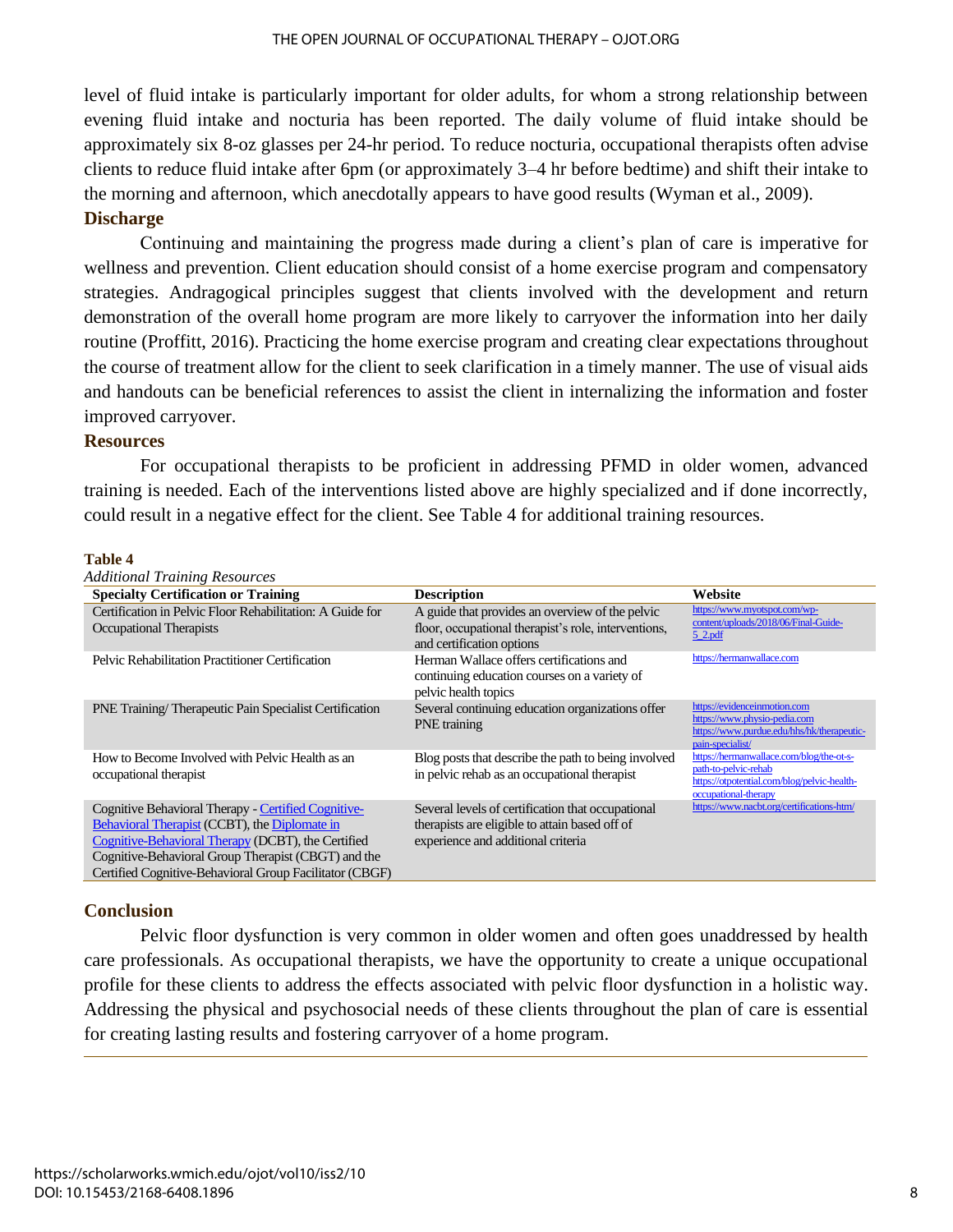#### **References**

- American Occupational Therapy Association [AOTA]. (2020). Occupational therapy practice framework: Domain and process(4th edition). *American Journal of Occupational Therapy*, *74*, 1–87. <https://doi.orh/10.5014/ajot.2020.74S2001>
- Aoki, Y., Brown, H. W., Brubaker, L., Cornu, J. N., Daly, J. O., & Cartwright, R. (2017). Urinary incontinence in women. *Nature Reviews Disease Primers*, *3*(1), 1–20.
- <https://doi.org/10.1038/nrdp.2017.42> Barnes, M. F. (1997). The basic science of myofascial release: Morphologic change in connective tissue. *Journal of bodywork and movement therapies, 1*(4), 231-238.
- Bassaly, R., Tidwell, N., Bertolino, S., Hoyte, L., Downes, K., & Hart, S. (2011). Myofascial pain and pelvic floor dysfunction in patients with interstitial cystitis. *International*
- *Urogynecology Journal*, 22, 413–418[. https://10.1007/s00192-010-](https://10.0.3.239/s00192-010-1301-3) [1301-3](https://10.0.3.239/s00192-010-1301-3)
- Bendaña, E. E., Belarmino J. M., Dinh J. H., Cook, C. L., Murray, B. P., & Feustel, P. J. (2009). Efficacy of transvaginal biofeedback and electrical stimulation in women with urinary urgency and frequency and associated pelvic floor muscle spasm. *Urologic Nursing*, 29, 171–176.
- Centers for Medicare and Medicaid Services [CMS]. (2006). *National coverage determination (NCD) for non-implantable pelvic floor electric stimulator*. Medicare coverage database. Retrieved fro[m https://www.cms.gov/medicare-coverage](https://www.cms.gov/medicare-coverage-database/details/ncd-details.aspx?NCDId=231)[database/details/ncd-details.aspx?NCDId=231](https://www.cms.gov/medicare-coverage-database/details/ncd-details.aspx?NCDId=231)
- Chou, L.-W., Kao, M.-J., & Lin, J.-G. (2012). Probable mechanisms of needling therapies for myofascial pain control. *Evidence-Based Complementary and Alternative Medicine*, 705327. https://doi.org/10.1155/2012
- Doggweiler‐Wiygul, R., & Wiygul, J. P. (2002). Interstitial cystitis, pelvic pain, and the relationship to myofascial pain and dysfunction: A report on four patients. *World Journal of Urology*, 20, 310–314. [https://doi.org/10.1007/s00345-002-](https://doi.org/10.1007/s00345-002-0298-8) [0298-8](https://doi.org/10.1007/s00345-002-0298-8)
- Fitz, F. F., Fonseca Costa, T., Yamamoto, D. M., Magalhães Resende, A. P., Stu, L., Ferreira Sartori, M. G., Batista Castello Girão, M. J., & Castro, R. A. (2012). Impact of pelvic floor muscle training on the quality of life in women with urinary incontinence. *Revista da Associação Médica Brasileira (English edition)*, *58*(2), 155-159.
- Gentilcore‐Saulnier, E., McLean, L., Goldfinger, C., Pukall, C. F., & Chamberlain, S. (2010). Pelvic floor muscle assessment outcomes in women with and without provoked vestibulodynia and the impact of a physical therapy program. *Journal of Sexual Medicine*, 7, 1003–1022. <https://doi.org/10.1111/j.1743-6109.2009.01642.x>
- Ghaderi, F., Bastani, P., Hajebrahimi, S., Jafarabadi, M. A., & Berghmans, B. (2019). Pelvic floor rehabilitation in the treatment of women with dyspareunia: A randomized controlled clinical trial. *International Urogynecology Journal*, *30*(11), 1849–1855.

<https://doi.org/10.1007/s00192-019-04019-3>

- Hulme, J. (2003) *Beyond kegels, Book II: A clinician's guide to treatment algorithms and special populations*(2nd ed.). Phoenix Publishing.
- Kopańska, M., Torices, J. C., Koziara, W., Toborek, M., & Dobrek, Ł. (2020). Urinary incontinence in women: Biofeedback as an innovative treatment method. *Therapeutic Advances in Urology,12*. <https://doi.org/10.1177/1756287220934359>
- Louw, A., Diener, I., Butler, D. S., & Puentedura, E. J. (2011). The effect of neuroscience education on pain, disability, anxiety, and stress in chronic musculoskeletal pain. *Archives of Physical Medicine and Rehabilitation*, *92*(12), 2041–2056[. https://doi.org/10.1016/j.apmr.2011.07.198](https://doi.org/10.1016/j.apmr.2011.07.198)
- National Association for Continence. (2018). *Urgency urinary incontinence/overactive bladder*. Retrieved from <https://www.nafc.org/overactive-bladder>

National Institutes of Health. (2008). *Roughly one quarter of U.S. women affected by pelvic floor disorders*. National Institutes of Health. Retrieved from [https://www.nih.gov/news-events/news-releases/roughly](https://www.nih.gov/news-events/news-releases/roughly-one-quarter-us-women-affected-pelvic-floor-disorders)[one-quarter-us-women-affected-pelvic-floor-disorders](https://www.nih.gov/news-events/news-releases/roughly-one-quarter-us-women-affected-pelvic-floor-disorders)

- Nitti, V. W. (2001). The prevalence of urinary incontinence. *Reviews in Urology*, *3*(Suppl 1), S2. Passavanti, M. B., Pota, V., Sansone, P., Aurilio, C., De Nardis, L., & Pace, M. C. (2017).
- Chronic pelvic pain: Assessment, evaluation, and objectivation. *Pain Research and Treatment*, *2017*, 9472925-9472939. <https://doi.org/10.1155/2017/9472925>
- Pastore, E. A., & Katzman, W. B. (2012). Recognizing myofascial pelvic pain in the female client with chronic pelvic pain. *Journal of Obstetric, Gynecologic, and Neonatal Nursing*, *41*(5), 680–691[. https://doi.org/10.1111/j.1552-](https://doi.org/10.1111/j.1552-6909.2012.01404.x) [6909.2012.01404.x](https://doi.org/10.1111/j.1552-6909.2012.01404.x)
- Price, N., Dawood, R., & Jackson, S. R. (2010). Pelvic floor exercise for urinary incontinence: A systematic literature review. *Maturitas*, *67*(4), 309–315. <https://doi.org/10.1016/j.maturitas.2010.08.004>
- Proffitt, R. (2016). Home exercise programs for adults with neurological injuries: A survey. *American Journal of Occupational Therapy*, *70*(3), 7003290020p1– 7003290020p8[. https://doi.org/10.5014/ajot.2016.019729](https://doi.org/10.5014/ajot.2016.019729)
- Richter, H. E., Burgio, K. L., Brubaker, L., Nygaard, I. E., Ye, W., Weidner, A., Bradley, C. S., Handa, V. L., Borello-France, D., Goode, P. S., Zyczynski, H., Lukacz, E. S., Schaffer, J., Barber, M., Meikle, S., Spino, C., & Pelvic Floor Disorders Network. (2010). Continence pessary compared with behavioral therapy or combined therapy for stress incontinence: A randomized controlled trial. *Obstetrics and Gynecology*, *115*(3), 609–617. <https://doi.org/10.1097/AOG.0b013e3181d055d4>
- Sapsford, R. R., Richardson, C. A., & Stanton, W. R. (2006). Sitting posture affects pelvic floor muscle activity in parous women: An observational study. *Australian Journal of Physiotherapy*, *52*(3), 219–222. [https://doi.org/10.1016/S0004-9514\(06\)70031-9](https://doi.org/10.1016/S0004-9514(06)70031-9)
- Schreiner, L., Santos, T. G. D., Souza, A. B. A. D., & Nygaard, C. C. (2013). Electrical stimulation for urinary incontinence in women: A systematic review. *International Braz J urol*, *39*(4), 454–464[. https://doi.org/10.1590/S1677-](https://doi.org/10.1590/S1677-5538.IBJU.2013.04.02) [5538.IBJU.2013.04.02](https://doi.org/10.1590/S1677-5538.IBJU.2013.04.02)
- Siqueira-Campos, V. M. E., Da Luz, R. A., de Deus, J. M., Martinez, E. Z., & Conde, D. M. (2019). Anxiety and depression in women with and without chronic pelvic pain: Prevalence and associated factors. *Journal of Pain Research*, 12, 1223–1233.<https://doi.org/10.2147/JPR.S195317>
- Stephenson, R., & Barreveld, A. M. (2019). Chronic pelvic pain research—A physical therapy Perspective. *Pain Medicine*, *20*, 1–2[. https://doi.org/10.1093/pm/pny251](https://doi.org/10.1093/pm/pny251)
- Speer, L. M., Mushkbar, S., & Erbele, T. (2016). Chronic pelvic pain in women. *American Family Physician*, *93*(5), 380–387. <https://www.aafp.org/afp/2008/0601/p1544.html>
- Till, S. R., As-Sanie, S., & Schrept, A. (2019). Psychology of chronic pelvic pain: Prevalence, neurobiological vulnerabilities, and treatment. *Clinical Obstetrics and Gynecology*, *62*(1), 22–36. https://doi.org/10.1097/GRF.000000000000004
- Wyman, J. F., Burgio, K. L., & Newman, D. K. (2009). Practical aspects of lifestyle modifications and behavioural interventions in the treatment of overactive bladder and urgency urinary incontinence. *International Journal of Clinical Practice*, *63*(8), 1177–1191. <https://doi.org/10.1111/j.1742-1241.2009.02078.x>

*Amanda Scott, OTD, OTR, BCG, CADDCT-CDP, CLT, is the founding program director of occupational therapy at Valparaiso University, Valparaiso, IN*

- *Kristen Digwood, DPT, CAPP (pelvic), CLT, is owner of and a physical therapist at Elite Spine and Sports/Elite Pelvic Rehab in Wilkes-Barre, PA*
- *Rachel Teslow, OTDS, OTD, is a student at Washington University in St. Louis, St. Louis, MO*
- *Allyson Elrod-Bloom, OTDS, OTD, is a student at the Medical University of South Carolina, Charleston, SC*